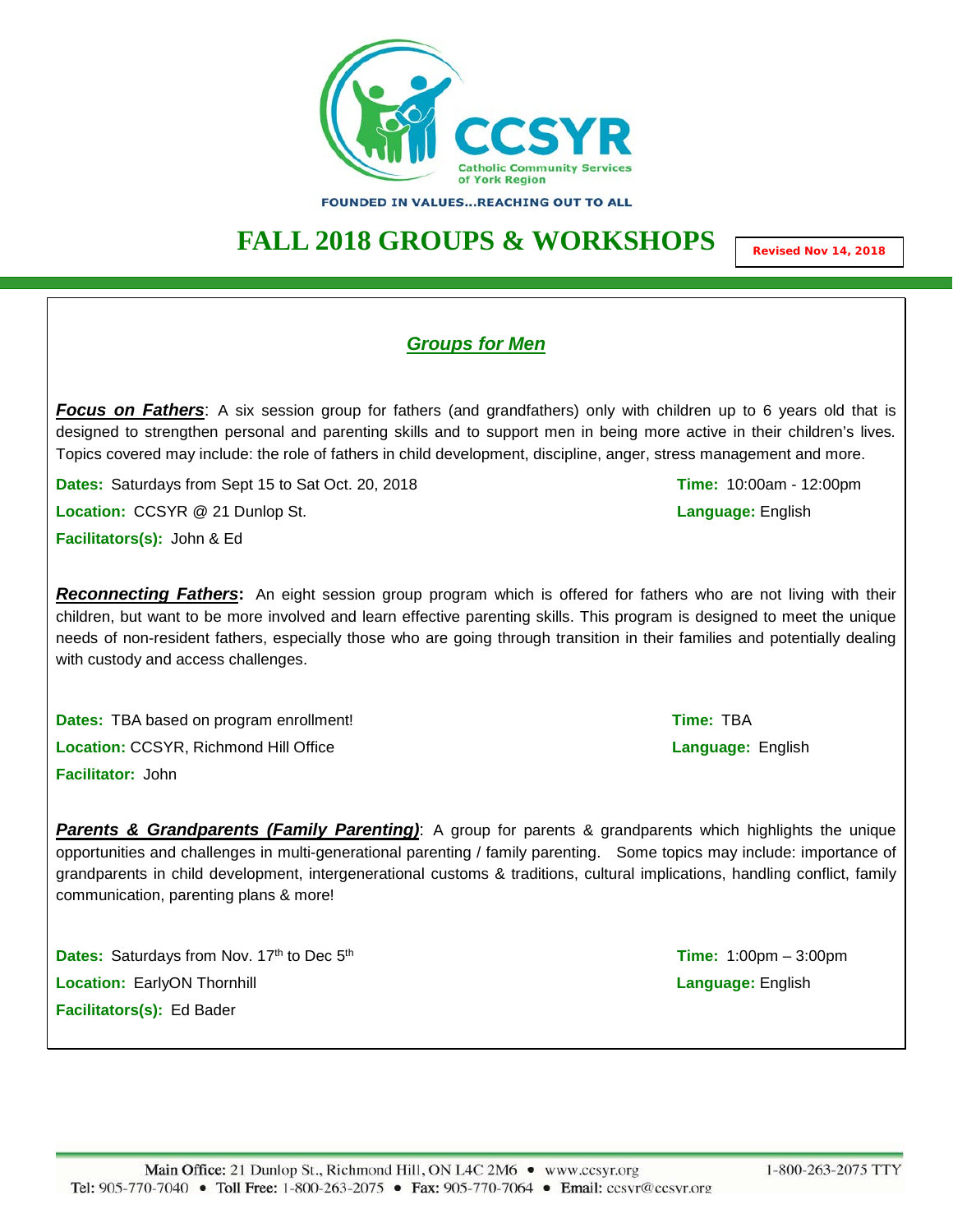### *Women's Groups*

*Bridge Group For Women*: This is a supportive group for women who have gone through some form of trauma or significant life change to assist with the transition. Led by experienced female counsellors, weekly topics may include: identity, boundaries, managing stress, building stronger relationships, reducing isolation and coping constructively with transitions. **A general intake is required to enroll in this class. Please contact Group Services to schedule yours!**

**Dates:** TBA based on program enrollment! **Time:** TBA **Location:** CCSYR, Richmond Hill Office **Language:** English **Facilitators:** Michelle S & Michelle B

# *Newcomer Support Groups*

*Newcomer Support Groups:* An eight session supportive group for newcomers to meet with other members of their community to share their experiences, build up community connection and discusses topics of interest, including: selfesteem, stress, isolation, family relationships, health and immigration related issues.

**NWSG Korean – Women's Support Group Dates:** Saturdays Nov 5 – Dec 29th **Time:** 10:00am – 12:00pm **Location:** EarlyON Thornhill **Language: Korean Group Coordinators:** Hanna

**NSG Spanish – Richmond Hill Dates:** Mondays Oct 29 to Dec. 17<sup>th</sup> **Time:** 6-8pm **Location:** CCSYR, 21 Dunlop St. Richmond Hill **Language: Spanish Language: Spanish Group Coordinator:** Maria F.

**NSG Spanish – Newmarket Dates:** Thursdays Nov. 1 to Dec. 20<sup>th</sup> **Time:** 6-8pm **Location:** EarlyON, Newmarket **Language: Spanish Language: Spanish Group Coordinator:** Maria F. **Group Facilitator:** Denise B.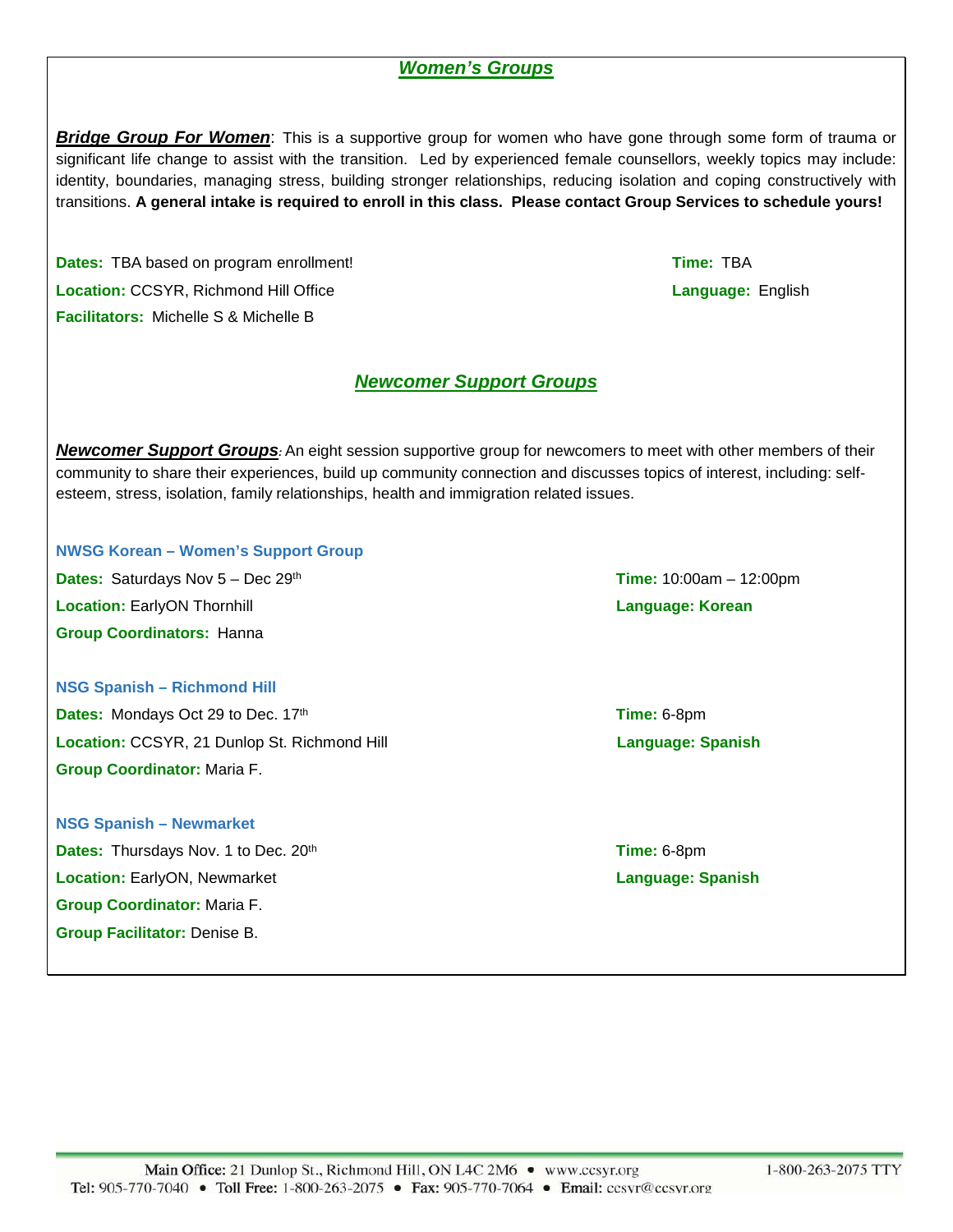### *Groups for Parents*

*Our parenting programs are run in partnership with…*

D Life with a Baby

### www.lifewithababy.com

*Preparing New Parents Program***:** A five session group program for couples expecting their first child or whose youngest child is less than 2 years old to help couples adjust to their new roles and relationship after child birth. Topics may include: managing with stress, food & nutrition for parent and baby, introducing solids, basic first aid / CPR (non-certificate), home safety, dealing with sleep challenges, supporting your partner etc.

**Dates:** Saturdays Oct 27 – Nov. 24 **Time:** 10am – 12 noon **Location:** Cornerstone Chinese Alliance Church, Markham **Language: Cantonese Group Coordinator:** Life With A Baby / Denise C. **Registration fee: \$20pp/\$30 couple Register Online:** [www.lifewithababy.com/event-3062930](http://www.lifewithababy.com/event-3062930)

**Dates:** Mondays from Nov. 12<sup>th</sup> to Dec. 10<sup>th</sup> **Transfer Contract 10:00am – 11:30am Location:** Treehouse Play Centre, Richmond Hill **Registration fee:** \$20pp/\$30 couple **Register Online:** [www.lifewithababy.com/event-3006572](http://www.lifewithababy.com/event-3006572) **Group Coordinator:** LWAB / Jill F.

*Parents of Pre-Teens / Teens:* A group program for parents of 9 to 17 years olds; focused on helping parents stay connected to their children during the pre-teen / teenage years and building a positive relationships with them.

**Dates:** Wed evenings Oct.  $3 -$  Nov.  $21^{st}$  (no class Oct. 31) **Time:**  $6:30 - 8:30$ pm **Location: CCSYR Offices @ 21 Dunlop Richmond Hill <b>Registration fee: \$20pp/\$30 couple Register Online:** [www.lifewithababy.com/event-3055910](http://www.lifewithababy.com/event-3055910) **Group Coordinator:** Claire **Speaker:** Tamar Spilberg